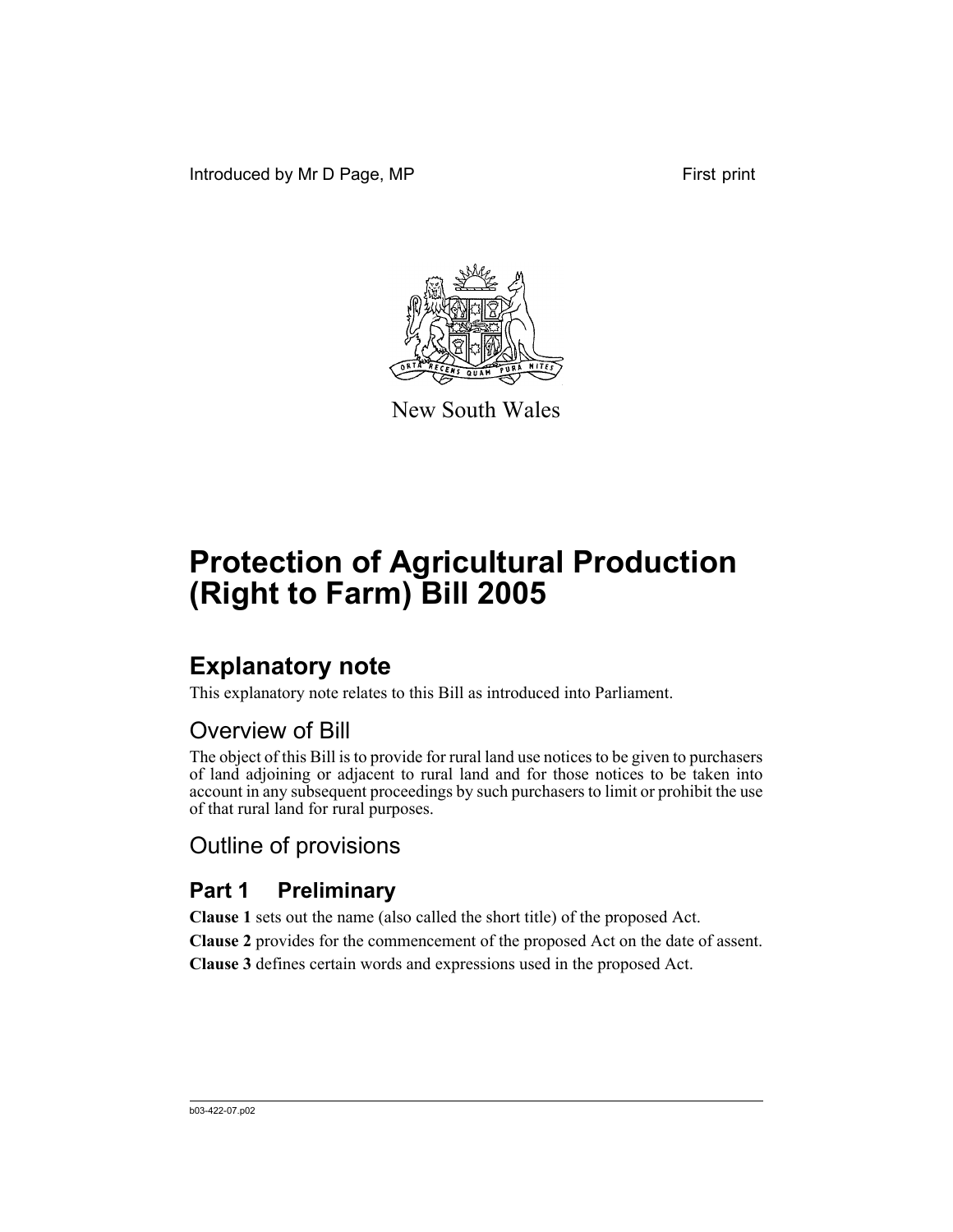Protection of Agricultural Production (Right to Farm) Bill 2005

Explanatory note

### **Part 2 Rural land use notices**

**Clause 4** requires a vendor under a contract for the sale of land that adjoins or is adjacent to rural land to attach a rural land use notice to the contract before it is signed by or on behalf of the purchaser. If such a notice is attached, the purchaser is taken to have been given the notice.

**Clause 5** requires Councils to issue rural land use notices and sets out the matters that must be contained in the notices. Councils must also keep registers of rural land use notices provided by them and make the registers available for public inspection. The proposed section also enables Councils to charge a reasonable fee for the notices or inspection of the register of notices.

**Clause 6** requires the fact that a notice was given to an owner of land that adjoins or is adjacent to rural land to be taken into account by a court or other body determining proceedings brought by the owner to limit, prohibit or otherwise impede the use of the adjoining or adjacent rural land for agricultural or agricultural management purposes.

### **Part 3 Miscellaneous**

**Clause 7** provides that the proposed Act binds the Crown.

**Clause 8** provides for offences under the proposed Act to be dealt with summarily by a Local Court.

**Clause 9** contains a general power to make regulations.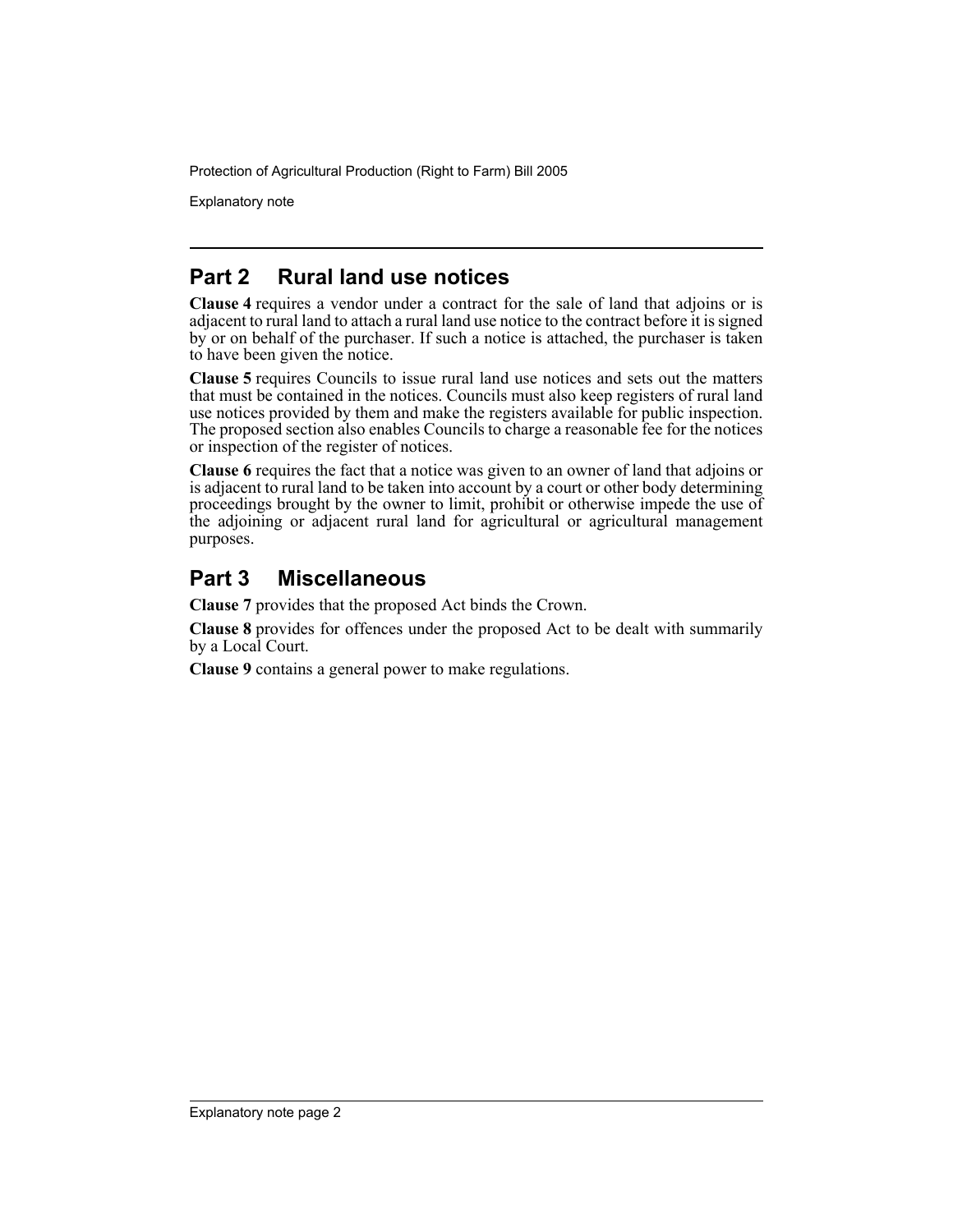Introduced by Mr D Page, MP First print



New South Wales

# **Protection of Agricultural Production (Right to Farm) Bill 2005**

## **Contents**

| Part 1 | <b>Preliminary</b>                                                                                                   | Page        |
|--------|----------------------------------------------------------------------------------------------------------------------|-------------|
|        | Name of Act<br>2<br>Commencement<br>3<br>Definitions                                                                 | 2<br>2<br>2 |
| Part 2 | <b>Rural land use notices</b>                                                                                        |             |
|        | Rural land use notice<br>4<br>5<br>Councils to issue rural land use notices<br>6<br>Effect of rural land use notices | 3<br>3<br>4 |
| Part 3 | <b>Miscellaneous</b>                                                                                                 |             |
|        | Act to bind Crown<br>7<br>Nature of proceedings for offences<br>8<br>9<br>Regulations                                | 5<br>5<br>5 |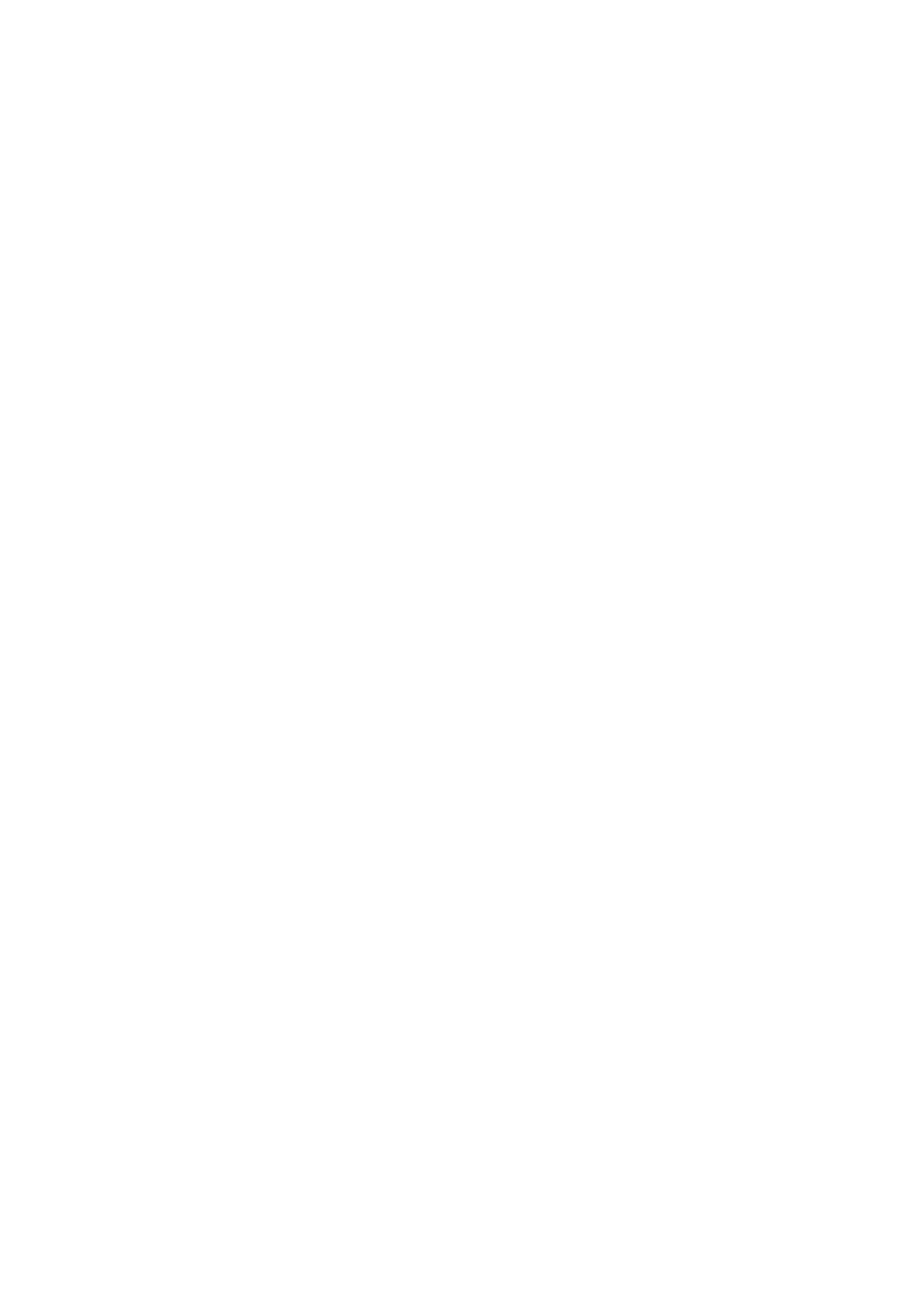

New South Wales

# **Protection of Agricultural Production (Right to Farm) Bill 2005**

No , 2005

### **A Bill for**

An Act to provide for a system of rural land use notices for the purpose of protecting existing farming rights and other rural land uses.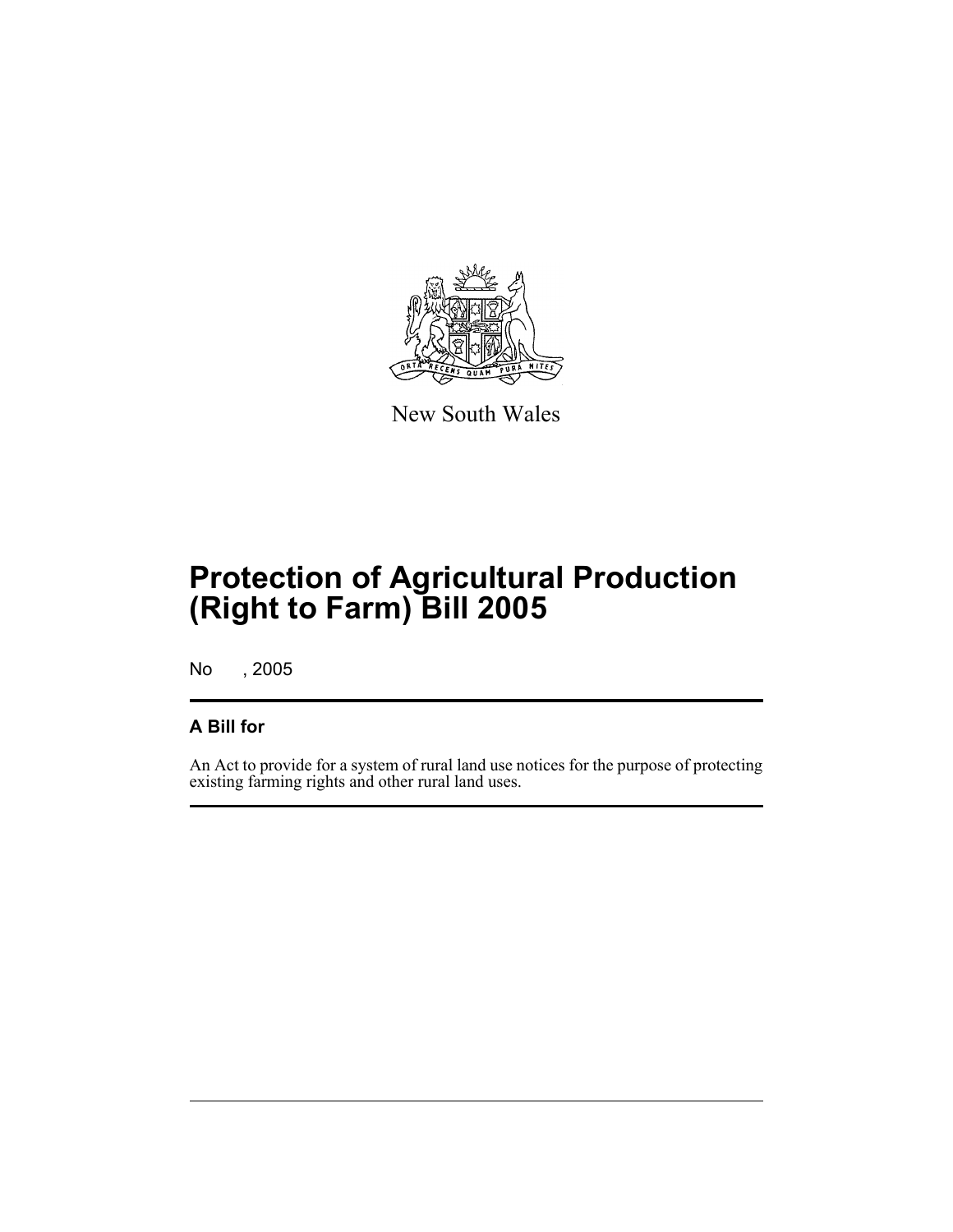Part 1 Preliminary

|             |                    | The Legislature of New South Wales enacts:                                                                                                                                                                                                   | $\mathbf{1}$         |
|-------------|--------------------|----------------------------------------------------------------------------------------------------------------------------------------------------------------------------------------------------------------------------------------------|----------------------|
| Part 1      |                    | <b>Preliminary</b>                                                                                                                                                                                                                           | $\overline{2}$       |
| 1           | <b>Name of Act</b> |                                                                                                                                                                                                                                              | 3                    |
|             |                    | This Act is the <i>Protection of Agricultural Production (Right to Farm)</i><br>Act 2005.                                                                                                                                                    | 4<br>5               |
| $\mathbf 2$ |                    | <b>Commencement</b>                                                                                                                                                                                                                          | 6                    |
|             |                    | This Act commences on the date of assent to this Act.                                                                                                                                                                                        | $\overline{7}$       |
| 3           | <b>Definitions</b> |                                                                                                                                                                                                                                              | 8                    |
|             |                    | In this Act:                                                                                                                                                                                                                                 | 9                    |
|             |                    | <i>activity</i> means development within the meaning of the <i>Environmental</i><br>Planning and Assessment Act 1979, and includes an activity within the<br>meaning of Part 5 of that Act.                                                  | 10<br>11<br>12       |
|             |                    | <i>agricultural management purposes</i> includes the following:                                                                                                                                                                              | 13                   |
|             | (a)                | the construction,<br>operation<br>and<br>maintenance of rural<br>infrastructure,                                                                                                                                                             | 14<br>15             |
|             | (b)                | the removal of noxious weeds under the Noxious Weeds Act<br>1993,                                                                                                                                                                            | 16<br>17             |
|             | (c)                | the control of noxious animals under the <i>Rural Lands Protection</i><br>Act 1998,                                                                                                                                                          | 18<br>19             |
|             | (d)                | the maintenance of public utilities.                                                                                                                                                                                                         | 20                   |
|             |                    | agricultural purposes means grazing, dairying, pig-farming, poultry<br>farming, viticulture, orcharding, bee-keeping, horticulture, vegetable<br>growing, the growing of crops of any kind, forestry, or any combination<br>of those things. | 21<br>22<br>23<br>24 |
|             |                    | <b>Council</b> means a council within the meaning of the <i>Local Government</i><br>Act 1993.                                                                                                                                                | 25<br>26             |
|             |                    | rural land means:                                                                                                                                                                                                                            | 27                   |
|             | (a)                | land situated within a rural or agricultural zone under an<br>environmental planning instrument, or                                                                                                                                          | 28<br>29             |
|             | (b)                | land permitted to be used for activities for agricultural purposes<br>or agricultural management purposes under an environmental<br>planning instrument or other law.                                                                        | 30<br>31<br>32       |
|             |                    | <i>rural land use notice</i> means a rural land use notice issued under<br>section 5.                                                                                                                                                        | 33<br>34             |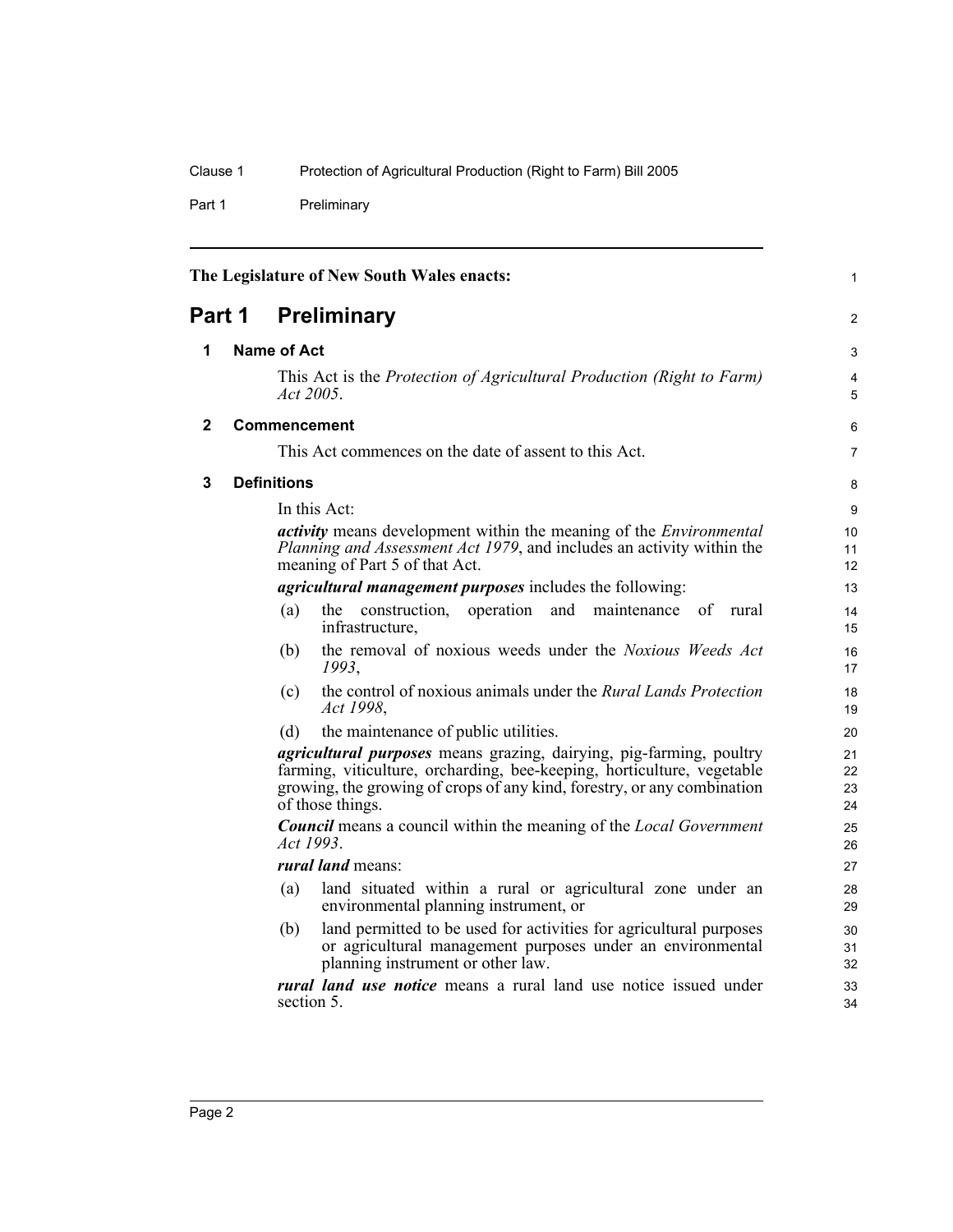Protection of Agricultural Production (Right to Farm) Bill 2005 Clause 4

| Rural land use notices | Part 2 |
|------------------------|--------|
|------------------------|--------|

**Part 2** 

| art 2 |     |                                                                                                                                                                                                                        | <b>Rural land use notices</b>                                                                                                                                                                                                                               | 1                        |
|-------|-----|------------------------------------------------------------------------------------------------------------------------------------------------------------------------------------------------------------------------|-------------------------------------------------------------------------------------------------------------------------------------------------------------------------------------------------------------------------------------------------------------|--------------------------|
| 4     |     |                                                                                                                                                                                                                        | <b>Rural land use notice</b>                                                                                                                                                                                                                                | 2                        |
|       | (1) |                                                                                                                                                                                                                        | A vendor under a contract for the sale of land that adjoins or is adjacent<br>to rural land must, before the contract is signed by or on behalf of the<br>purchaser, attach to the contract a rural land use notice.<br>Maximum penalty: 100 penalty units. | 3<br>4<br>5<br>6         |
|       | (2) |                                                                                                                                                                                                                        | A purchaser of land who signs a contract for the sale of land to which a<br>rural land use notice was attached by a vendor under this section is taken<br>to have been given the notice.                                                                    | $\overline{7}$<br>8<br>9 |
|       | (3) |                                                                                                                                                                                                                        | A provision of a contract for the sale of land or any other agreement:                                                                                                                                                                                      | 10                       |
|       |     | (a)                                                                                                                                                                                                                    | that purports to exclude, modify or restrict any provision of this<br>section, or                                                                                                                                                                           | 11<br>12                 |
|       |     | (b)                                                                                                                                                                                                                    | that would, but for this subsection, have the effect of excluding,<br>modifying or restricting any such provision,                                                                                                                                          | 13<br>14                 |
|       |     | is void.                                                                                                                                                                                                               |                                                                                                                                                                                                                                                             | 15                       |
| 5     |     |                                                                                                                                                                                                                        | Councils to issue rural land use notices                                                                                                                                                                                                                    | 16                       |
|       | (1) | A Council must, on application by a prospective purchaser or vendor of<br>land or any other person, issue a rural land use notice for land, if the land<br>adjoins or is adjacent to rural land in the Council's area. |                                                                                                                                                                                                                                                             | 17<br>18<br>19           |
|       | (2) |                                                                                                                                                                                                                        | The rural land use notice must contain the following:                                                                                                                                                                                                       | 20                       |
|       |     | (a)                                                                                                                                                                                                                    | particulars of the land (the <i>affected land</i> ), and the adjoining or<br>adjacent land, to which the notice applies,                                                                                                                                    | 21<br>22                 |
|       |     | (b)                                                                                                                                                                                                                    | a statement that the affected land adjoins or is adjacent to rural<br>land,                                                                                                                                                                                 | 23<br>24                 |
|       |     | (c)                                                                                                                                                                                                                    | a statement setting out the activities that are permissible on any<br>adjoining or adjacent rural land,                                                                                                                                                     | 25<br>26                 |
|       |     | (d)                                                                                                                                                                                                                    | a statement setting out any permissible activities known to the<br>Council for which that rural land is used,                                                                                                                                               | 27<br>28                 |
|       |     | (e)                                                                                                                                                                                                                    | any other information that is prescribed by the regulations.                                                                                                                                                                                                | 29                       |
|       | (3) |                                                                                                                                                                                                                        | A Council is to keep a register of rural land use notices provided by it<br>and is to make that register available for public inspection.                                                                                                                   | 30<br>31                 |
|       | (4) |                                                                                                                                                                                                                        | A Council may charge a reasonable fee for providing a rural land use<br>notice or for inspection of its register of rural land use notices.                                                                                                                 | 32<br>33                 |

(5) A rural land use notice may be included in any other notice issued by a Council in relation to a proposed sale of land.

34 35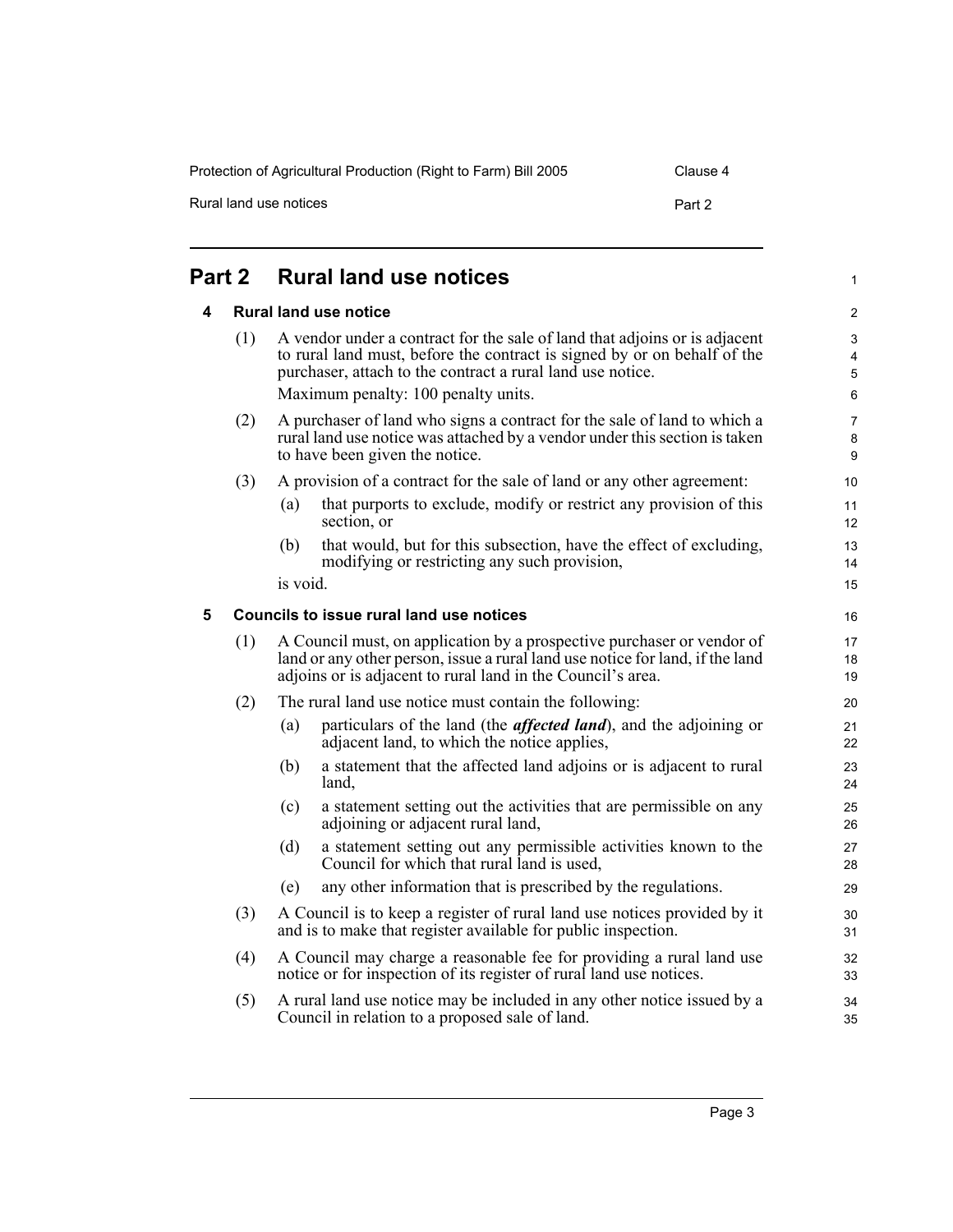Part 2 Rural land use notices

#### **6 Effect of rural land use notices**

| (1) | This section applies to proceedings (other than criminal proceedings or |  |
|-----|-------------------------------------------------------------------------|--|
|     | proceedings by or on behalf of a government agency) taken:              |  |

(a) under the *Protection of the Environment Operations Act 1997*, or

(b) under any other Act or law,

for an order or other remedy to limit, prohibit or otherwise impede the use of rural land for an activity for an agricultural purpose or agricultural management purpose.

- (2) A court or other body that is determining proceedings taken by the owner of land (the *affected land*) adjoining or adjacent to rural land must, if the owner was given a rural land use notice when purchasing the affected land, take into account the fact that the owner purchased the affected land knowing that the rural land was or could be used for the activities referred to in that notice.
- (3) In any proceedings, production of a copy of a rural land use notice relating to rural land attached to a contract for the sale of land under which an owner of land is the purchaser is evidence that the owner purchased the land knowing that the rural land was or could be used for the activities referred to in the notice.